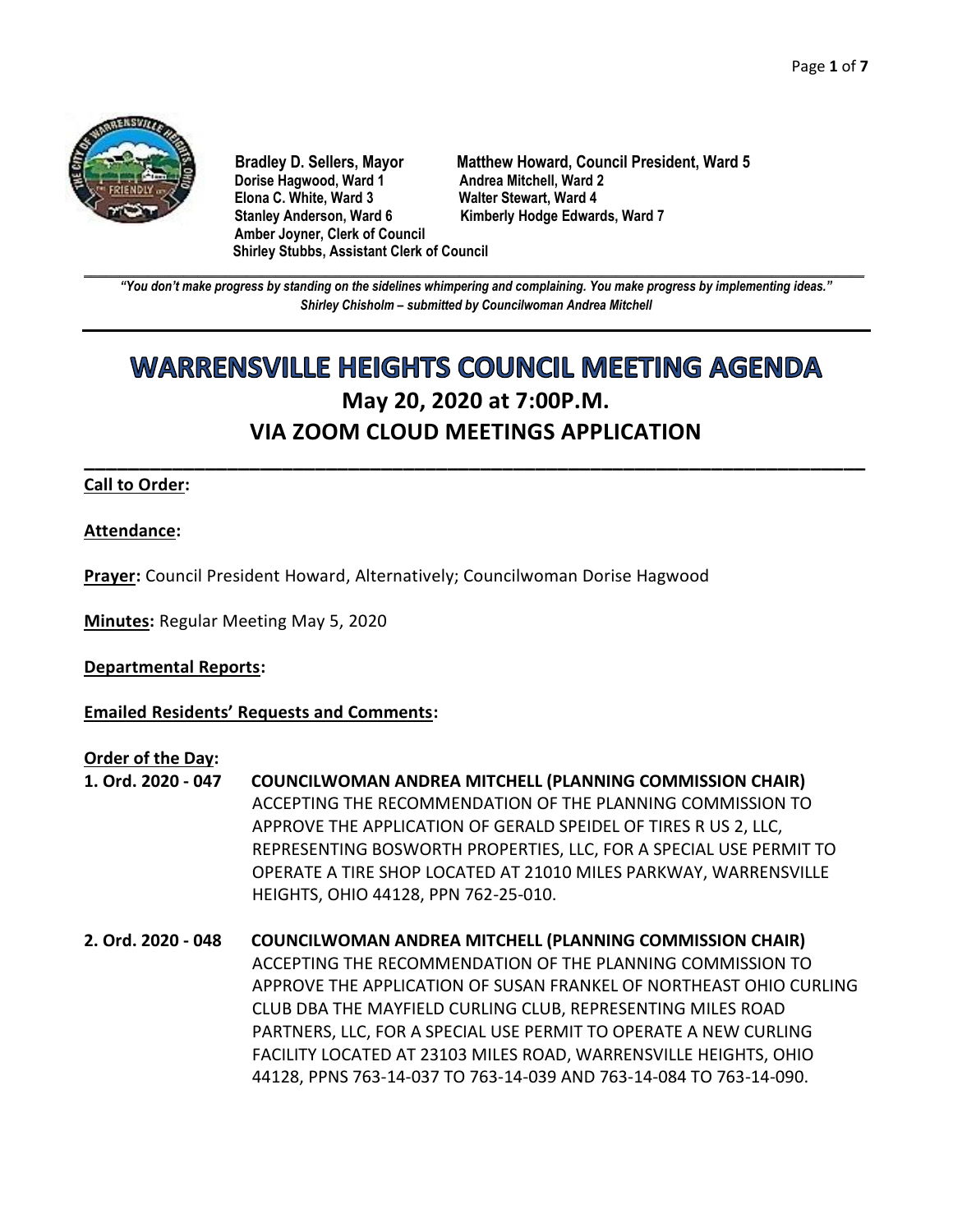**3. Ord. 2020 - 049 COUNCILWOMAN ANDREA MITCHELL (PLANNING COMMISSION CHAIR)** ACCEPTING THE RECOMMENDATION OF THE PLANNING COMMISSION TO APPROVE THE APPLICATION OF FRED DIBLASIO OF GEIS COMPANIES LLC, REPRESENTING THE CLEVELAND CUYAHOGA COUNTY PORT AUTHORITY, FOR THE INSTALLATION OF SIGNAGE LOCATED AT 4743 RICHMOND ROAD, WARRENSVILLE HEIGHTS, OHIO, 44128, PPN 763-31-006.

**4. Ord. 2020 - 050 COUNCILWOMAN ANDREA MITCHELL (PLANNING COMMISSION CHAIR)** ACCEPTING THE RECOMMENDATION OF THE PLANNING COMMISSION TO APPROVE THE APPLICATION OF BRIANA FONTANA OF CROWN CASTLE USA, INC., REPRESENTING GLOBAL SIGNAL ACQUISITION, FOR THE INSTALLATION OF THREE (3) ANTENNAS ON A TELECOMMUNICATIONS TOWER LOCATED AT 4335 CRANWOOD PARKWAY, WARRENSVILLE HEIGHTS, OHIO, 44128, PPN 762-04- 021.

- **5. Ord. 2020 - 051 COUNCILWOMAN ANDREA MITCHELL (PLANNING COMMISSION CHAIR)** ACCEPTING THE RECOMMENDATION OF THE PLANNING COMMISSION TO APPROVE THE APPLICATION OF JEREMY GAUGHAN OF GREAT DAY IMPROVEMENT, LLC, REPRESENTING BEVERLY FOXHALL, FOR THE INSTALLATION OF A SEASONAL PATIO ROOM LOCATED AT 4410 EAST FRONTENAC DRIVE, WARRENSVILLE HEIGHTS, OHIO, 44128, PPN 763-02-127.
- **6. Ord. 2020 - 052 COUNCILWOMAN ANDREA MITCHELL (PLANNING COMMISSION CHAIR)** ACCEPTING THE RECOMMENDATION OF THE PLANNING COMMISSION TO APPROVE THE APPLICATION OF JAMES HENDERSON OF CFS BUILDERS, LLC, REPRESENTING MONICA HUBBARD ALSO KNOWN AS MONICA GRANT, FOR THE INSTALLATION OF A DECK AND FENCE LOCATED AT 11141 DANDRIDGE DRIVE, WARRENSVILLE HEIGHTS, OHIO, 44128, PPN 762-08-016.

**7. Ord. 2020 - 053 COUNCILWOMAN ANDREA MITCHELL (PLANNING COMMISSION CHAIR)** ACCEPTING THE RECOMMENDATION OF THE PLANNING COMMISSION TO APPROVE THE APPLICATION OF BURNETTA SMITH OF THE CAPE BEAUTY SALON, LLC, REPRESENTING DSG PROPERTIES, INC., FOR THE INSTALLATION OF SIGNAGE AND AN AWNING LOCATED AT 20109 HARVARD AVENUE, WARRENSVILLE HEIGHTS, OHIO, 44122, PPN 761-09-015.

# **8. Ord. 2020 - 054 MAYOR BRADLEY D. SELLERS** AUTHORIZING THE MAYOR TO AMEND THE PERSONAL SERVICES AGREEMENT WITH PROJECT MANAGEMENT CONSULTANTS (PMC) TO PROVIDE OWNERS REPRESENTATIVE SERVICES FOR THE CONVERSION OF THE BUILDING LOCATED AT 4743 RICHMOND ROAD, WARRENSVILLE HEIGHTS, OHIO 44128 AND PURSUANT TO ARTICLE VI, SECTION 5 OF THE CHARTER OF THE CITY OF WARRENSVILLE HEIGHTS.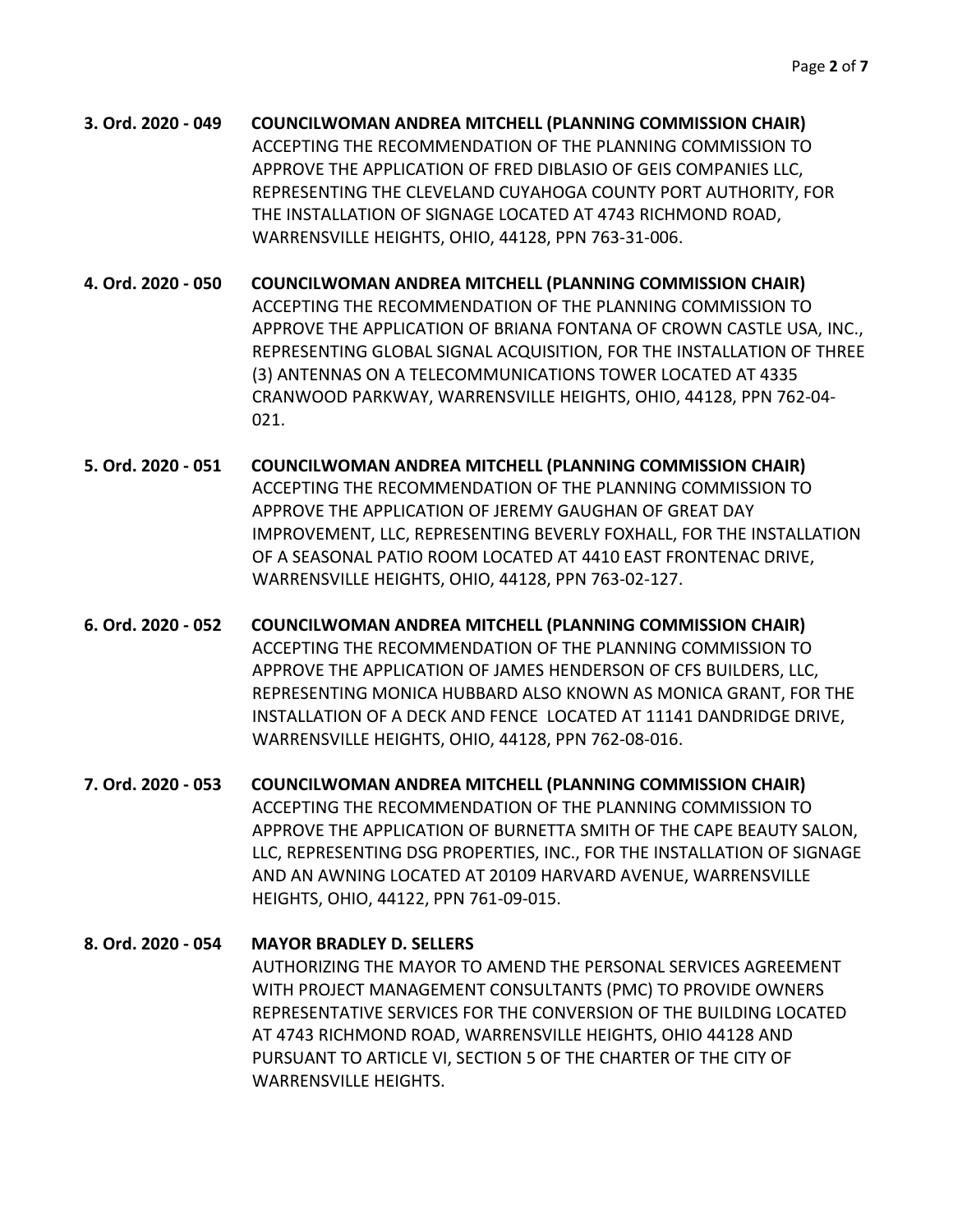#### **9. Ord. 2020 - 055 MAYOR BRADLEY D. SELLERS**

AUTHORIZING THE MAYOR TO ENTER INTO THE 2020 PREVENTATIVE MAINTENANCE PROGRAM AGREEMENT WITH THE CUYAHOGA COUNTY DEPARTMENT OF PUBLIC WORKS, AND DECLARING AN EMERGENCY.

### **10. Ord. 2020 - 056 MAYOR BRADLEY D. SELLERS**

AUTHORIZING THE MAYOR TO APPOINT ALONZO CADY TO THE POSITION OF LIEUTENANT IN THE FIRE DEPARTMENT OF THE CITY OF WARRENSVILLE HEIGHTS, AND DECLARING AN EMERGENCY.

## **11. Ord. 2020 - 057 MAYOR BRADLEY D. SELLERS**

AUTHORIZING THE ADMINISTRATION OF THE CITY OF WARRENSVILLE HEIGHTS TO ESTABLISH A NEW FUND ACCOUNT TITLED "LOCAL CORONAVIRUS RELIEF FUND" FOR THE DISTRIBUTION OF FEDERAL CORONAVIRUS RELIEF FUNDING DISBURSED FROM CUYAHOGA COUNTY AND APPROPRIATE FUNDS TO SAID ACCOUNT, AND DECLARING AN EMERGENCY.

## **12. Res. 2020 - 023 MAYOR BRADLEY D. SELLERS**

AUTHORIZING THE ADMINISTRATION OF THE CITY OF WARRENSVILLE HEIGHTS TO ACCEPT THE DISTRIBUTION OF FEDERAL CORONAVIRUS RELIEF FUNDING DISBURSED FROM CUYAHOGA COUNTY, AND DECLARING AN EMERGENCY.

### **13. Res. 2020 - 024 MAYOR BRADLEY D. SELLERS**

AUTHORIZING THE ADMINISTRATION TO TAKE ALL STEPS NECESSARY TO ENGAGE IN A REQUEST FOR QUALIFICATIONS FOR DESIGN SERVICES AND PHYSICAL FITNESS EXERCISE EQUIPMENT FOR THE NEW WARRENSVILLE HEIGHTS MUNICIPAL CENTER LOCATED AT 4743 RICHMOND ROAD, WARRENSVILLE HEIGHTS, OHIO 44128, PPN 763-31-006.

## **14. Res. 2020 - 025 MAYOR BRADLEY D. SELLERS**

AUTHORIZING THE MAYOR TO APPROVE THE COMMUNITY REINVESTMENT AREA RESIDENTIAL TAX ABATEMENT APPLICATION OF JOHN I. HILTON AND JANELLE I. CHARLES FOR 11145 DANDRIDGE DRIVE, LOCATED IN CINEMA PARK, PERMANENT PARCEL NUMBER 762-08-017, PURSUANT TO CHAPTER 3735 OF THE OHIO REVISED CODE.

## **15. Res. 2020 - 026 LAW DIRECTOR ON BEHALF OF THE CHARTER REVIEW COMMITTEE**

ACCEPTING THE RECOMMENDATION OF THE CHARTER REVIEW COMMITTEE TO AMEND ARTICLE IV THE COUNCIL, SECTION 1 NUMBER, TERM AND SALARY AND DIRECTING THE LAW DEPARTMENT TO PREPARE APPROPRIATE BALLOT LANGUAGE FOR SUBMISSION TO THE CUYAHOGA COUNTY BOARD OF ELECTIONS FOR PRESENTATION TO THE ELECTORATE AT THE NOVEMBER 3, 2020 GENERAL ELECTION IN THE CITY OF WARRENSVILLE HEIGHTS, AND DECLARING AN EMERGENCY.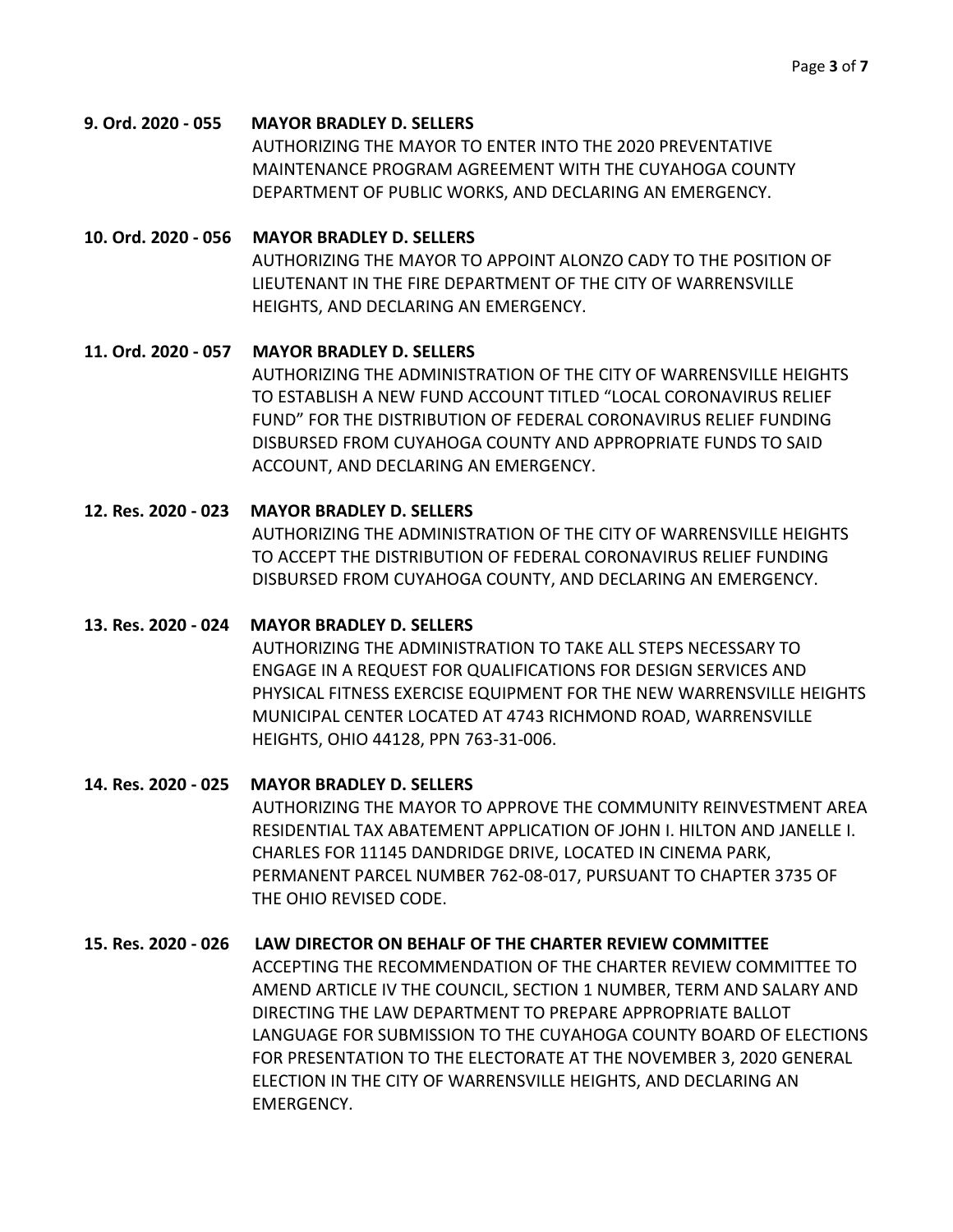## **16. Res. 2020 - 027 LAW DIRECTOR ON BEHALF OF THE CHARTER REVIEW COMMITTEE**

ACCEPTING THE RECOMMENDATION OF THE CHARTER REVIEW COMMITTEE TO AMEND ARTICLE IV COUNCIL, SECTION 8 MEETINGS AND DIRECTING THE LAW DEPARTMENT TO PREPARE APPROPRIATE BALLOT LANGUAGE FOR SUBMISSION TO THE CUYAHOGA COUNTY BOARD OF ELECTIONS FOR PRESENTATION TO THE ELECTORATE AT THE NOVEMBER 3, 2020 GENERAL ELECTION IN THE CITY OF WARRENSVILLE HEIGHTS, AND DECLARING AN EMERGENCY.

**17. Res. 2020 - 028 LAW DIRECTOR ON BEHALF OF THE CHARTER REVIEW COMMITTEE**  ACCEPTING THE RECOMMENDATION OF THE CHARTER REVIEW COMMITTEE TO AMEND ARTICLE V ADMINISTRATIVE OFFICES, SECTION 8 BOARD OF ZONING APPEALS AND DIRECTING THE LAW DEPARTMENT TO PREPARE APPROPRIATE BALLOT LANGUAGE FOR SUBMISSION TO THE CUYAHOGA COUNTY BOARD OF ELECTIONS FOR PRESENTATION TO THE ELECTORATE AT THE NOVEMBER 3, 2020 GENERAL ELECTION IN THE CITY OF WARRENSVILLE HEIGHTS, AND DECLARING AN EMERGENCY.

**18. Res. 2020 - 029 LAW DIRECTOR ON BEHALF OF THE CHARTER REVIEW COMMITTEE**  ACCEPTING THE RECOMMENDATION OF THE CHARTER REVIEW COMMITTEE TO AMEND ARTICLE VI FINANCE, SECTION 5 PUBLIC BIDDING AND DIRECTING THE LAW DEPARTMENT TO PREPARE APPROPRIATE BALLOT LANGUAGE FOR SUBMISSION TO THE CUYAHOGA COUNTY BOARD OF ELECTIONS FOR PRESENTATION TO THE ELECTORATE AT THE NOVEMBER 3, 2020 GENERAL ELECTION IN THE CITY OF WARRENSVILLE HEIGHTS, AND DECLARING AN EMERGENCY.

**19. Res. 2020 - 030 LAW DIRECTOR ON BEHALF OF THE CHARTER REVIEW COMMITTEE**  ACCEPTING THE RECOMMENDATION OF THE CHARTER REVIEW COMMITTEE TO AMEND ARTICLE XI CHARTER REVIEW COMMITTEE AND DIRECTING THE LAW DEPARTMENT TO PREPARE APPROPRIATE BALLOT LANGUAGE FOR SUBMISSION TO THE CUYAHOGA COUNTY BOARD OF ELECTIONS FOR PRESENTATION TO THE ELECTORATE AT THE NOVEMBER 3, 2020 GENERAL ELECTION IN THE CITY OF WARRENSVILLE HEIGHTS, AND DECLARING AN EMERGENCY.

## **20. Ord. 2020 - 058 MAYOR BRADLEY D. SELLERS**

AUTHORIZING THE MAYOR TO ENTER INTO THE FIRST AMENDMENT TO LAND LEASE WITH CLEVELAND CLINIC HEALTH SYSTEM – EAST REGION FOR EASTWOOD PARK TO EXTEND THE LEASE AGREEMENT TO JUNE 30, 2025, AND DECLARING AN EMERGENCY.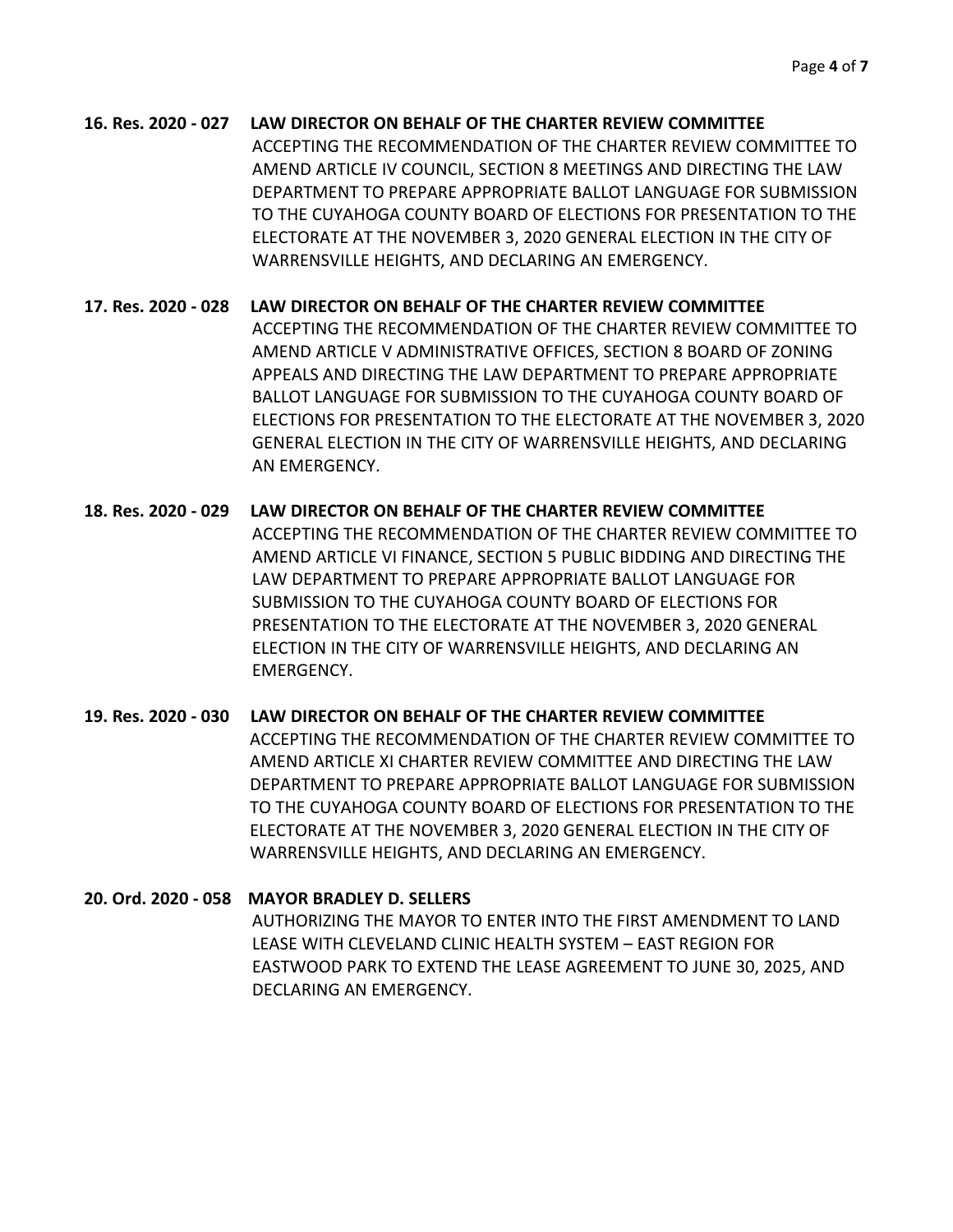#### **21. Ord. 2020 - 059 MAYOR BRADLEY D. SELLERS**

AUTHORIZING THE MAYOR TO ENTER INTO A SUBLEASE AGREEMENT WITH THE BOARD OF EDUCATION OF THE WARRENSVILLE HEIGHTS CITY SCHOOL DISTRICT, SUBJECT TO THE APPROVAL OF SAID BOARD, FOR THE PROPERTY LOCATED AT 4743 RICHMOND ROAD, WARRENSVILLE HEIGHTS, OHIO, 44128, PERMANENT PARCEL NUMBER 763-31-006, AND DECLARING AN EMERGENCY.

### **22. Ord. 2020 - 060 MAYOR BRADLEY D. SELLERS**

AUTHORIZING THE MAYOR TO ENTER INTO AN AGREEMENT WITH STERLING PATHOLOGY NATIONAL LABORATORY TO PROVIDE COVID-19 TESTING, AND DECLARING AN EMERGENCY.

#### **23. Ord. 2020 - 061 MAYOR BRADLEY D. SELLERS**

AUTHORIZING THE MAYOR TO ENTER INTO AN AGREEMENT WITH GATCHELL GRANT RESOURCES, LLC TO DEVELOP AND SUBMIT A GRANT PROPOSAL FOR THE BENEFIT OF THE WARRENSVILLE HEIGHTS' FIRE DEPARTMENT, AND DECLARING AN EMERGENCY.

## **24. Ord. 2020 - 062 MAYOR BRADLEY D. SELLERS**

AUTHORIZING THE ADMINISTRATION OF THE CITY OF WARRENSVILLE HEIGHTS TO PAY THE WORK ORDER INVOICE FROM FALLSWAY EQUIPMENT COMPANY, INC. IN THE AMOUNT OF \$3,320.04 FOR THE REPAIR AND SERVICES PROVIDED TO FIRE SQUAD 1 IN THE FIRE DEPARTMENT OF THE CITY OF WARRENSVILLE HEIGHTS, AND DECLARING AN EMERGENCY.

#### **25. Ord. 2020 - 063 MAYOR BRADLEY D. SELLERS**

AUTHORIZING THE MAYOR TO APPOINT GERALD KING TO THE POSITION OF FIREFIGHTER IN THE FIRE DEPARTMENT OF THE CITY OF WARRENSVILLE HEIGHTS, AND DECLARING AN EMERGENCY.

#### **26. Ord. 2020 - 064 MAYOR BRADLEY D. SELLERS**

AUTHORIZING THE MAYOR TO APPOINT JEFFREY FRANK TO THE POSITION OF FIREFIGHTER IN THE FIRE DEPARTMENT OF THE CITY OF WARRENSVILLE HEIGHTS, AND DECLARING AN EMERGENCY.

#### **Add - ons**

## **27. Ord. 2020 - 065 MAYOR BRADLEY D. SELLERS**

APPOINTING NICHOLAS A. GOLDTHWAIT TO THE POSITION OF POLICE OFFICER IN THE POLICE DEPARTMENT OF THE CITY OF WARRENSVILLE HEIGHTS, AND DECLARING AN EMERGENCY.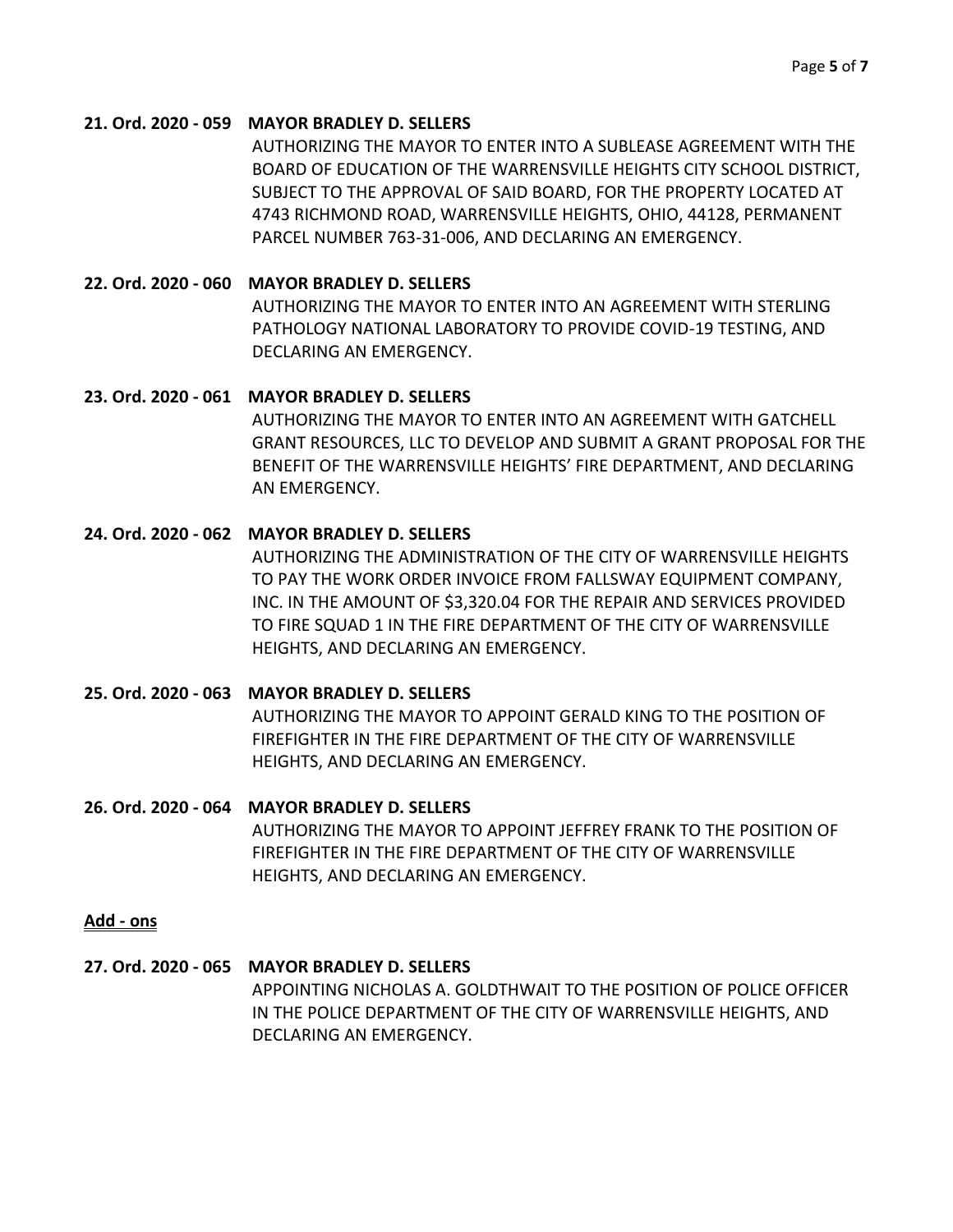**28. Ord. 2020 - 066 MAYOR BRADLEY D. SELLERS** APPOINTING ROBERT D. STETKA TO THE POSITION OF POLICE OFFICER IN THE POLICE DEPARTMENT OF THE CITY OF WARRENSVILLE HEIGHTS, AND DECLARING AN EMERGENCY.

#### **29. Ord. 2020 - 067 MAYOR BRADLEY D. SELLERS**

AUTHORIZING THE ADMINISTRATION OF THE CITY OF WARRENSVILLE HEIGHTS TO AMEND THE 2020 APPROPRIATION TO THE GENERAL FUND UNDER THE POLICE DEPARTMENT OF THE CITY OF WARRENSVILLE HEIGHTS FOR THE DEPARTMENT'S NEW COMMUNICATIONS CENTER, AND DECLARING AN EMERGENCY.

#### **30. Ord. 2020 - 068 MAYOR BRADLEY D. SELLERS**

AUTHORIZING THE MAYOR TO ENTER INTO AN AGREEMENT WITH VASU COMMUNICATIONS, INC. TO PURCHASE NEW DISPATCH EQUIPMENT AND FURNITURE NOT TO EXCEED \$148,200.00 PURSUANT TO ARTICLE VI, SECTION 5 OF THE CHARTER OF THE CITY OF WARRENSVILLE HEIGHTS, AND DECLARING AN EMERGENCY.

#### **31. Ord. 2020 - 069 MAYOR BRADLEY D. SELLERS**

AUTHORIZING THE MAYOR TO SEEK BANK FINANCING APPLICABLE TO THE NEW MUNICIPAL BUILDING LOCATED AT 4743 RICHMOND ROAD, WARRENSVILLE HEIGHTS, OHIO FOR VARIOUS PURPOSES SUCH AS FURNITURE, TECHNOLOGY AND BUILDING CHANGE MODIFICATIONS IN THE AMOUNT OF \$1.6 MILLION, AND DECLARING AN EMERGENCY.

#### **32. Ord. 2020 - 070 MAYOR BRADLEY D. SELLERS**

AUTHORIZING THE MAYOR TO ENTER INTO AN AGREEMENT WITH JACKSON AND DIEKEN ASSOCIATES, INCORPORATED, UPON THE CRAIN AND LANGNERS RECOMMENDATION, TO PROVIDE CERTAIN INSURANCE COVERAGE FOR THE CITY OF WARRENSVILLE HEIGHTS, INCLUDING PROPERTY, CASUAL, AND RISK MANAGEMENT FOR A FEE NOT TO EXCEED \$170,000.00, AND DECLARING AN EMERGENCY.

#### **33. Ord. 2020 - 071 MAYOR BRADLEY D. SELLERS**

APPOINTING SQUIRES PATTON BOGGS LAW FIRM TO SERVE AS BOND COUNSEL, AND DECLARING AN EMERGENCY.